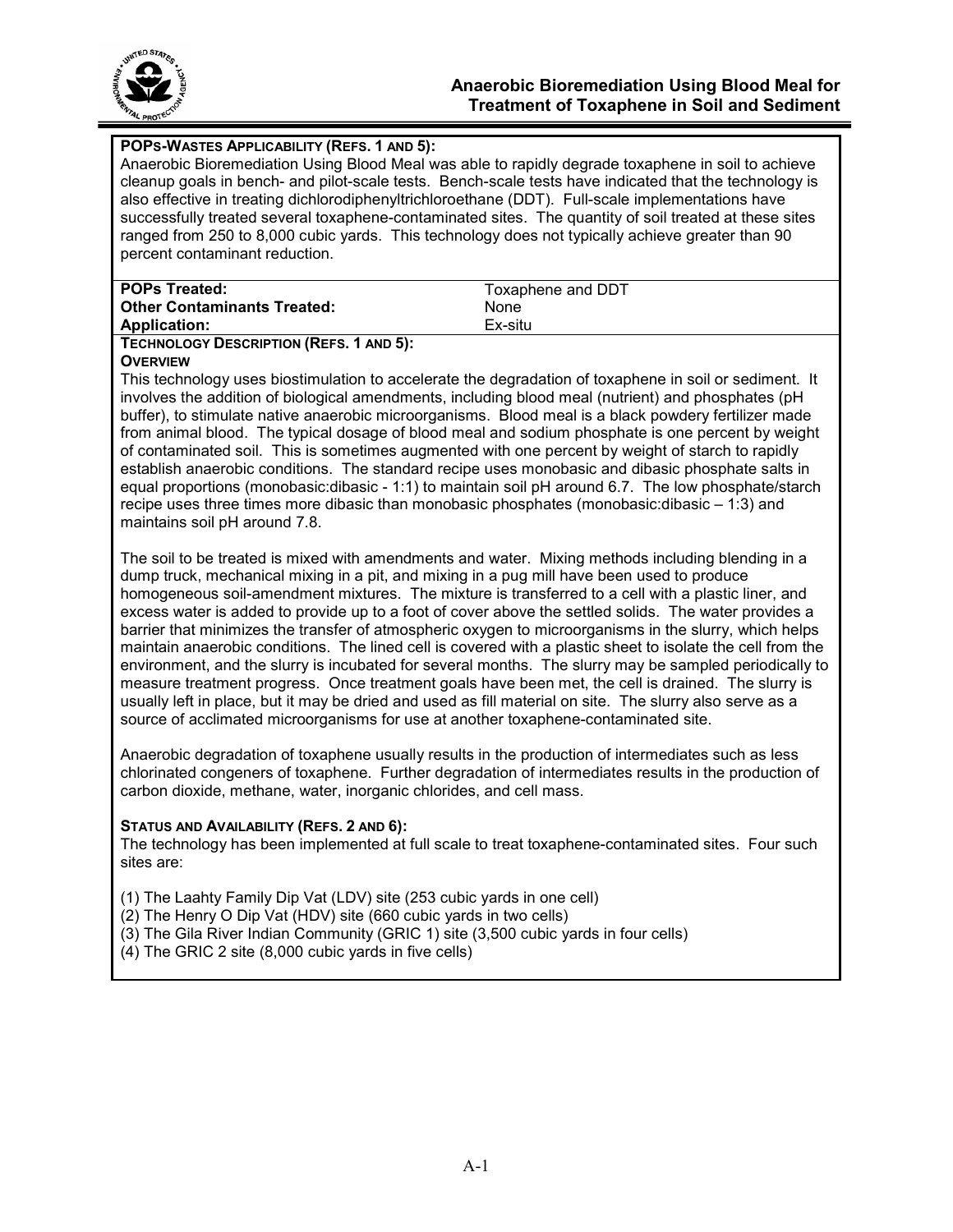EPA's Environmental Response Team (ERT) is the developer of the technology. The technology is unlicensed and is available through the ERT. The biological amendments (blood meal, and monobasic and dibasic phosphates) are inexpensive and commercially available.

# **Design (Refs 1, 5):**

Factors that need to be considered when designing an anaerobic bioremediation process using blood meal include:

- The presence of active toxaphene-degrading bacteria
- Soil characteristics
- Volume of soil to be treated
- Concentration of toxaphene in contaminated soil
- Cleanup goal
- Availability of space on site for the construction of treatment cells
- Odor mitigation requirements as determined by surrounding land use and the proximity of residences
- Need for agreements with landowners and community leaders
- Climate
- Security issues
- Availability of water

### **THROUGHPUT (REFS. 1 AND 5):**

Throughput of a technology that does not operate like a batch processing plant is hard to define. Remediation involves a series of steps including construction, mix preparation, and treatment. Treatment is usually the slowest step. Factors that can influence treatment time include, the type of microbial communities present, amendment dosage, contaminant concentration, treatment goals, and the presence of inhibitors (such as very cold environments). In general, treatment time can vary from five weeks to two years.

# **WASTES/RESIDUALS (REFS 2, 3 AND 6)**:

Products of toxaphene degradation include lower-chlorinated chlorobornane congeners, chloride ions, cell mass, carbon dioxide, and methane. Chlorobornane congeners have been shown to degrade completely during treatment. However, treated soil can contain low concentrations (below cleanup goals) of unutilized toxaphene and lower-chlorinated chlorobornane congeners.

Gaseous wastes produced can include methane and hydrogen sulfide. Therefore, odor concerns should be considered. If treatment cells are not left in place at the end of remediation, solid wastes can include debris from the demolition of treatment cells and associated temporary facilities. Debris potentially contaminated with toxaphene will require testing to determine its hazardous nature in compliance with local, State, and Federal requirements prior to disposal.

## **MAINTENANCE (REFS. 2 AND 6):**

- Periodic addition of water to treatment cells to maintain water level
- Maintaining treatment cells to prevent leaks
- Maintaining cover integrity
- Monitoring for gas buildup
- Monitoring for fugitive odors
- Soil sampling to monitor remedial progress

## **LIMITATIONS (REFS. 2 AND 6):**

- The anaerobic process is affected by temperature. Spring and summer are the best periods for operation. This technology cannot be used in extremely cold climates.
- This technology requires a bench scale test to determine applicability at a given site, and to estimate treatment duration.
- At a minimum, five weeks are required for treatment.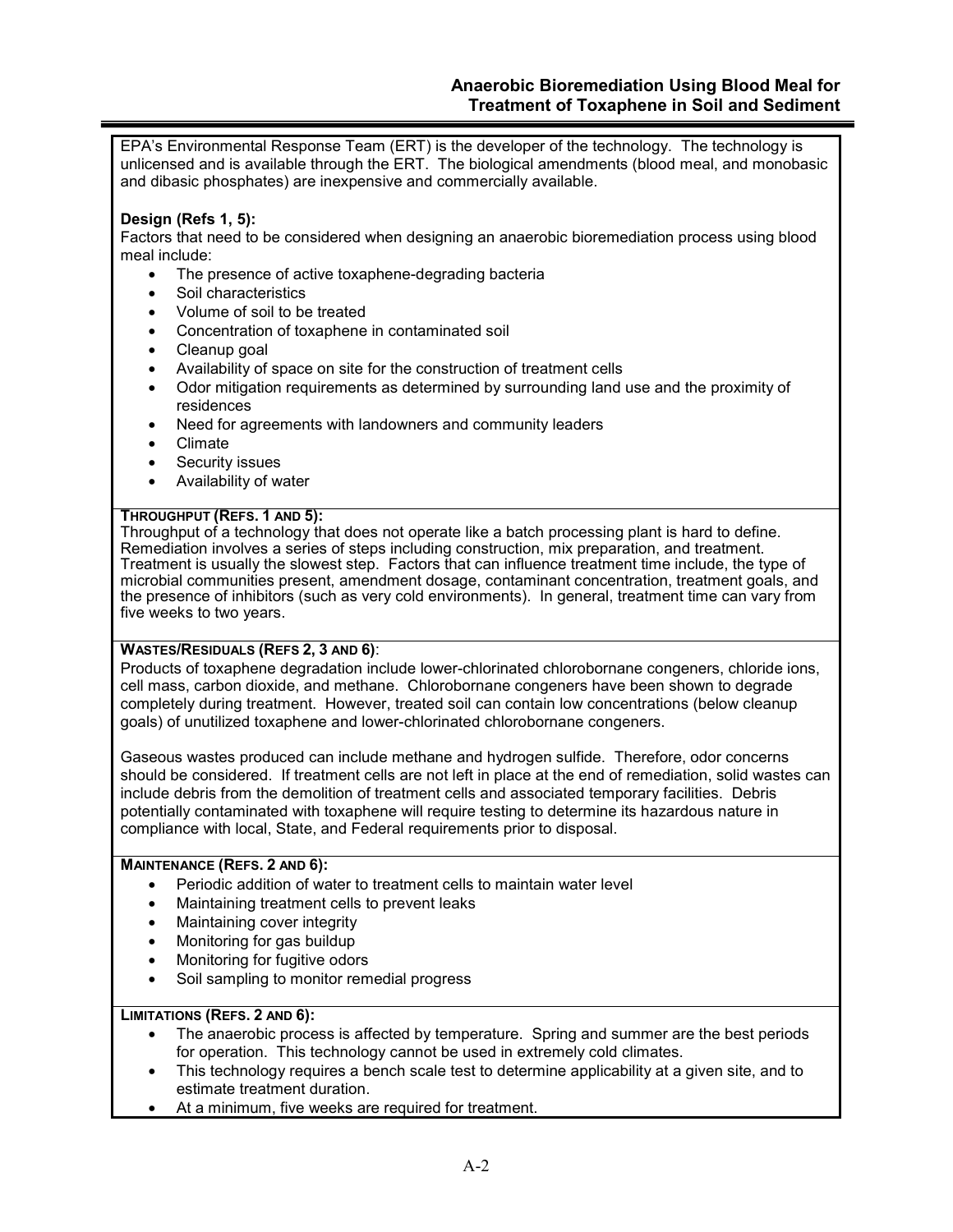- This technology typically does not achieve greater than 90 percent contaminant destruction.
- Blood meal accelerates the rate of reductive dechlorination of toxaphene, but does not affect the extent of dechlorination.
- Unfavorable soil chemistry can inhibit the process. Unfavorable soil chemistry may result from the presence of bioavailable heavy metals including mercury, arsenic, and chromium; solvents; and pesticides (including toxaphene).
- Level C personal protective equipment is required when working with blood meal.

### **FULL-SCALE TREATMENT EXAMPLES (REFS. 1, 2, 5 AND 6):**

Anaerobic bioremediation using blood meal and phosphate amendments has been implemented at a full scale at twenty two (22) Dip Vat sites in the Navajo Nation. Other sites where this technology has been applied at a full scale to remediate toxaphene-contaminated soil include:

- (1) The Ojo Caliente Dip Vat site
- (2) The Laahty Family Dip Vat site
- (3) The Henry O Dip Vat site
- (4) The Acoma Reservation at Sky City
- (5) The Gila River Indian Community (GRIC 1) crop duster site
- (6) The GRIC 2 crop duster site

The resources used for this fact sheet contain performance data on nine applications of this technology. Performance data for each of these sites is presented in Table 1 at the end of this fact sheet. Three of these sites are discussed below in greater detail. The unit cost of implementation at these sites in USD ranged from \$98 to \$296 per cubic yard.

## Laahty Family Dip Vat (LDV) site

The LDV site is located in The Zuni Nation, New Mexico. Soil at the site was contaminated with toxaphene at an average concentration of 29 milligrams per kilogram (mg/kg). A total of 253 cubic yards (cy) of soil was excavated and stockpiled on site. A cell with dimensions, 73 feet (ft) by 30 ft by 4 ft (deep) was constructed and lined with a plastic liner. Contaminated soil was placed in a concrete mixer and mixed with biological amendments and water. Blood meal and monobasic phosphate were added, each at a dosage rate of 10 grams per kilogram (g/kg) of contaminated soil. Dibasic phosphate salts were also added at a dosage rate of 3.3 g/kg soil. The nutrient-amended soil slurry was then placed in the lined cell. Water was added to provide one foot of cover above the solids in the cell. The cell was then covered with a plastic sheet and incubated. Samples were collected periodically to monitor progress. The toxaphene concentration decreased in the anaerobic cell from an initial concentration of 29 mg/kg to 4 mg/kg in 31 days. This corresponded to an overall reduction of 86 percent. The post-treatment concentrations were below the 17 mg/kg action level established for the site. In 2004, the total cost of treatment in USD was \$75,000. Consequently, the unit cost of treatment at this site was \$296 per cubic yard.

## Henry O Dip Vat (HDV) Site

The HDV site is located in The Zuni Nation, New Mexico. Approximately 660 cy of soil at this site was contaminated with toxaphene at an average concentration of 23 mg/kg. Two cells were constructed for soil treatment:

- The north cell (Cell 1) was 75 ft by 35 ft by 5 ft (deep).
- The south cell (Cell 2) was 65 ft by 30 ft by 5 ft (deep).

Both cells were lined with plastic liners. Blood meal and sodium phosphate were added to contaminated soil and placed in a mixing pit using a backhoe. The dosage rate of blood meal was 5 g/kg of contaminated soil, while that of monobasic phosphate was 10 g/kg of contaminated soil.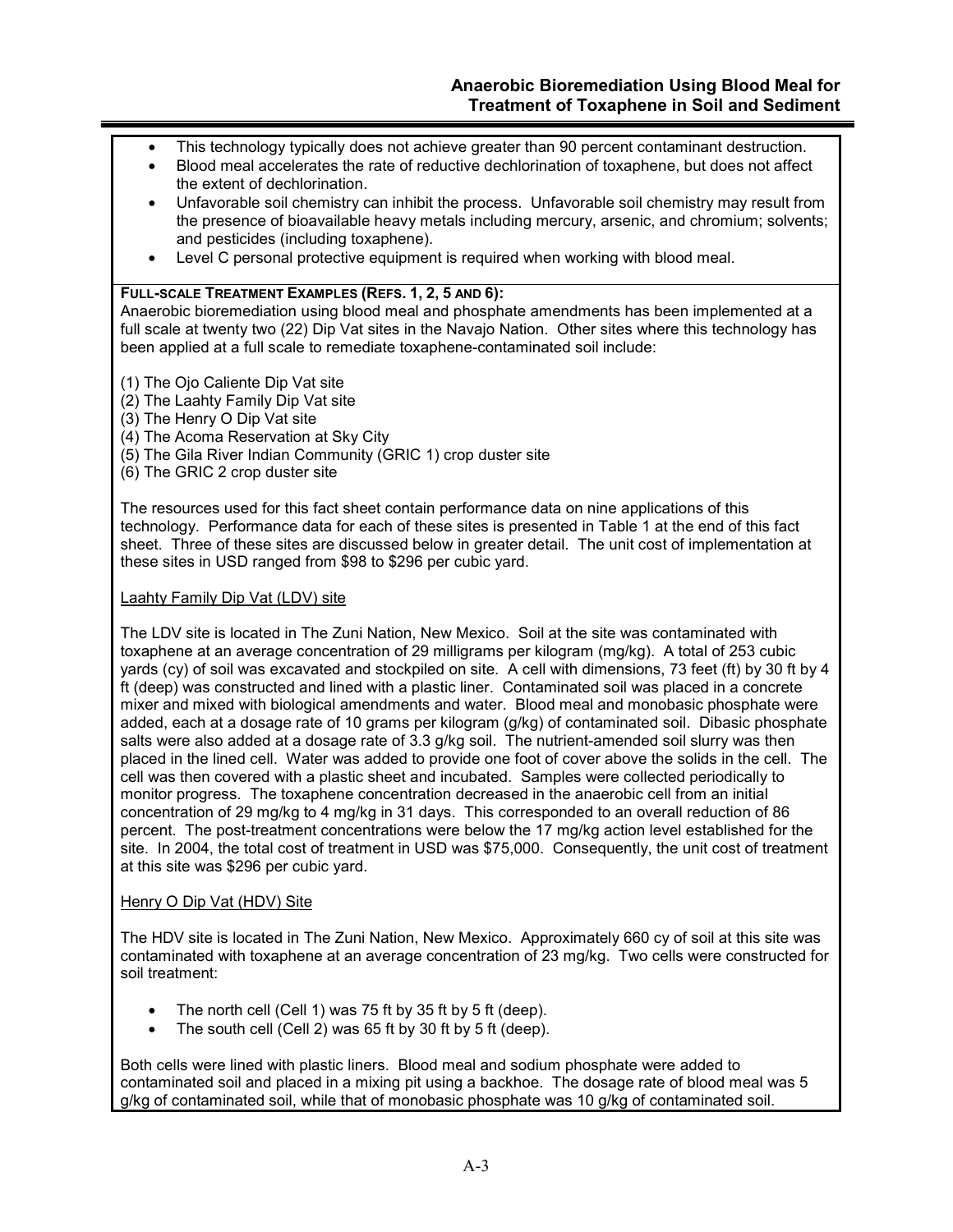Dibasic phosphate salts were also added at a dosage rate of 3.3 g/kg. Water was added to the soil in the mixing pit, and the resulting soil slurry was extensively mixed. Once mixed, the soil slurry was transferred to anaerobic cells 1 and 2. Water was added to provide one foot of additional cover above the solids in each cell. Each cell was then covered with a plastic sheet and incubated for 61 to 76 days. Samples were collected on day 1 and day 61 from Cell 1 and on day 1 and 76 from Cell 2. Analysis of the samples indicated that the average toxaphene concentration was reduced from 23 mg/kg to 8 mg/kg. This corresponds to a percent removal of approximately 67 percent removal in 68 days. The post-treatment concentrations were below the 17 mg/kg action level established for the site. In 2004, the total cost of treatment in USD was \$65,000. Consequently, the unit cost of treatment at this site was\$98 per cubic yard.

## Gila River Indian Community Site

The Gila River Indian Community (GRIC) site is located in Chandler, Arizona. Approximately 3,500 cy of toxaphene-contaminated soil required treatment at this site. Four lined cells were constructed with dimensions of 178 ft by 43 ft by 7 ft (deep). This dosage rate was lower than for other sites to reduce costs. The dosage rate of blood meal, sodium phosphate, and dibasic phosphates was 5 g/kg of contaminated soil. Blood meal and phosphates were first mixed in a pit, and then blended with contaminated soil using a pug mill (100-300 cy/hr throughput). The mixture was then transferred to cells filled with water to 25 percent capacity. Additional water was then added to the cells to provide one foot of cover above the solids. Each cell was then covered with a plastic sheet. Samples were collected from the cells after initial setup and at the end of 3 months, 6 months, and 9 months. The removal of toxaphene in GRIC site soil took longer than usual due to the reduced amendment dosage rates. The average toxaphene concentration at the end of 180 days ranged between 4 mg/kg and 5 mg/kg demonstrating 83 to 88 percent toxaphene removal. The samples collected at day 272 showed residual levels of 2 to 4 mg/kg corresponding to a percent removal between 87 and 98 percent. The post-treatment concentrations were below the 17 mg/kg action level established for the site. In 2004, the total cost of treatment in USD was \$793,000. Consequently, the unit cost of treatment at this site was \$226 per cubic yard.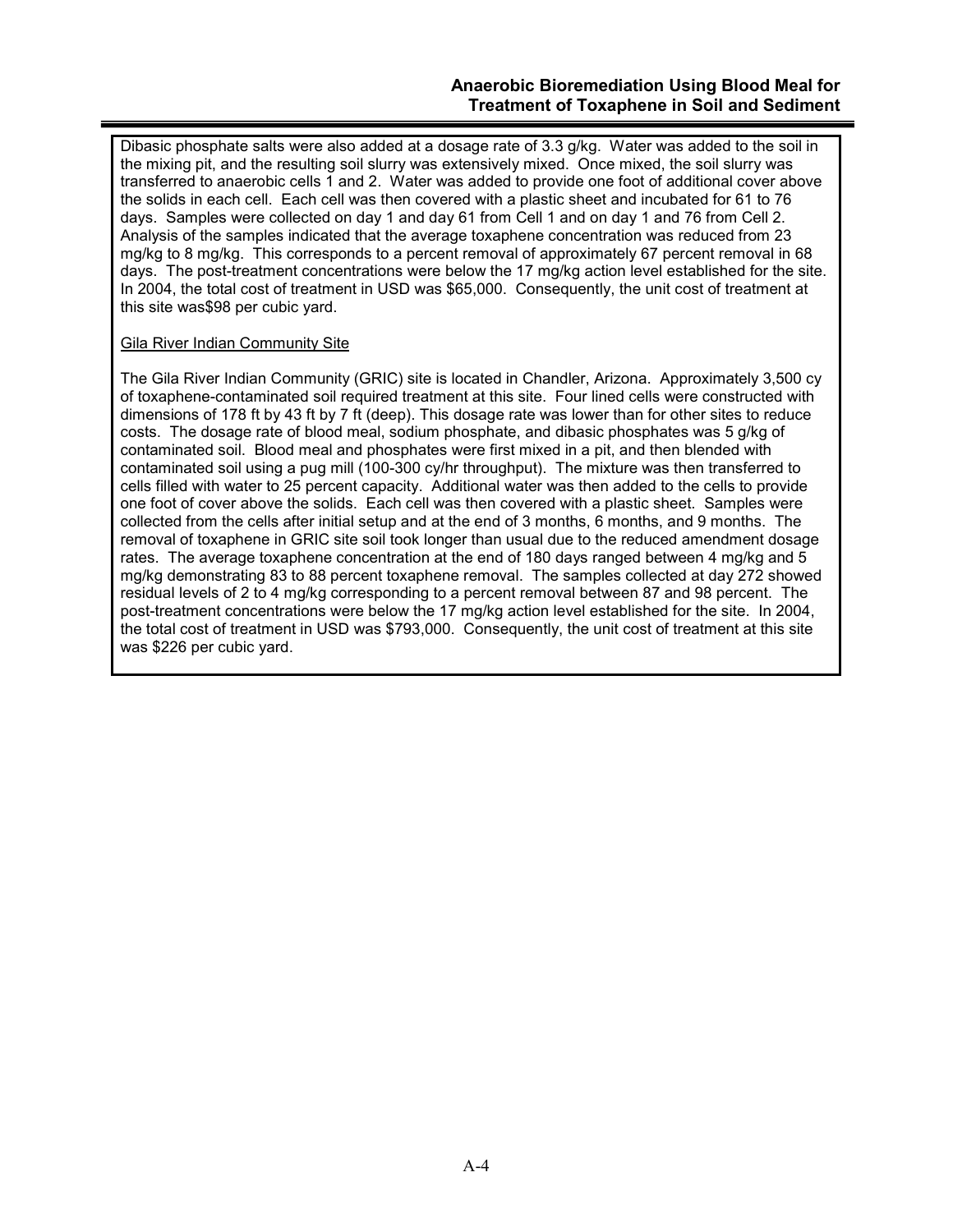| <b>Site Name</b>                                                                                   | <b>Untreated</b><br><b>Concentration</b><br>(mg/kg)          | <b>Treated</b><br><b>Concentration</b><br>(mg/kg) | <b>Period</b><br>(Days) | <b>Percent</b><br><b>Reduction</b> | <b>Volume</b><br><b>Treated</b><br>(cy) |
|----------------------------------------------------------------------------------------------------|--------------------------------------------------------------|---------------------------------------------------|-------------------------|------------------------------------|-----------------------------------------|
| Navajo Vats Chapter                                                                                |                                                              |                                                   |                         |                                    |                                         |
| Nazlini                                                                                            | 291                                                          | 71                                                | 108                     | 76                                 | <b>NA</b>                               |
| Whippoorwill                                                                                       | 40                                                           | 17                                                | 110                     | 58                                 | <b>NA</b>                               |
| <b>Blue Canyon Road</b>                                                                            | 100                                                          | 17                                                | 106                     | 83                                 | <b>NA</b>                               |
| Jeddito Island                                                                                     | 22                                                           | 3                                                 | 76                      | 77                                 | <b>NA</b>                               |
| Poverty Tank                                                                                       | 33                                                           | 8                                                 | 345                     | 76                                 | <b>NA</b>                               |
| Ojo Caliente                                                                                       | 14                                                           | $\overline{4}$                                    | 14                      | 71                                 | 200                                     |
| Laahty Family Dip<br>Vat                                                                           | 29                                                           | 4                                                 | 31                      | 86                                 | 253                                     |
| Henry O Dip Vat                                                                                    | 23                                                           | 8                                                 | 68                      | 67                                 | 660                                     |
| <b>Gila River Indian Community</b>                                                                 |                                                              |                                                   |                         |                                    |                                         |
| Gila River Indian<br>Community (Cell 1)                                                            | 59                                                           | 4                                                 | 272                     | 94                                 |                                         |
| Gila River Indian<br>Community (Cell 2)                                                            | 31                                                           | 4                                                 | 272                     | 87                                 |                                         |
| Gila River Indian                                                                                  | 29                                                           | $\overline{2}$                                    | 272                     | 94                                 |                                         |
|                                                                                                    | 211                                                          | 3                                                 | 272                     | 98                                 | 3,500                                   |
| Community (Cell 3)<br>Gila River Indian<br>Community (Cell 4)<br>Note:<br>mg/kg:<br>NA:<br>Source: | Milligrams per kilogram<br>Not available<br>Refs. 1, 2 and 6 |                                                   |                         |                                    |                                         |